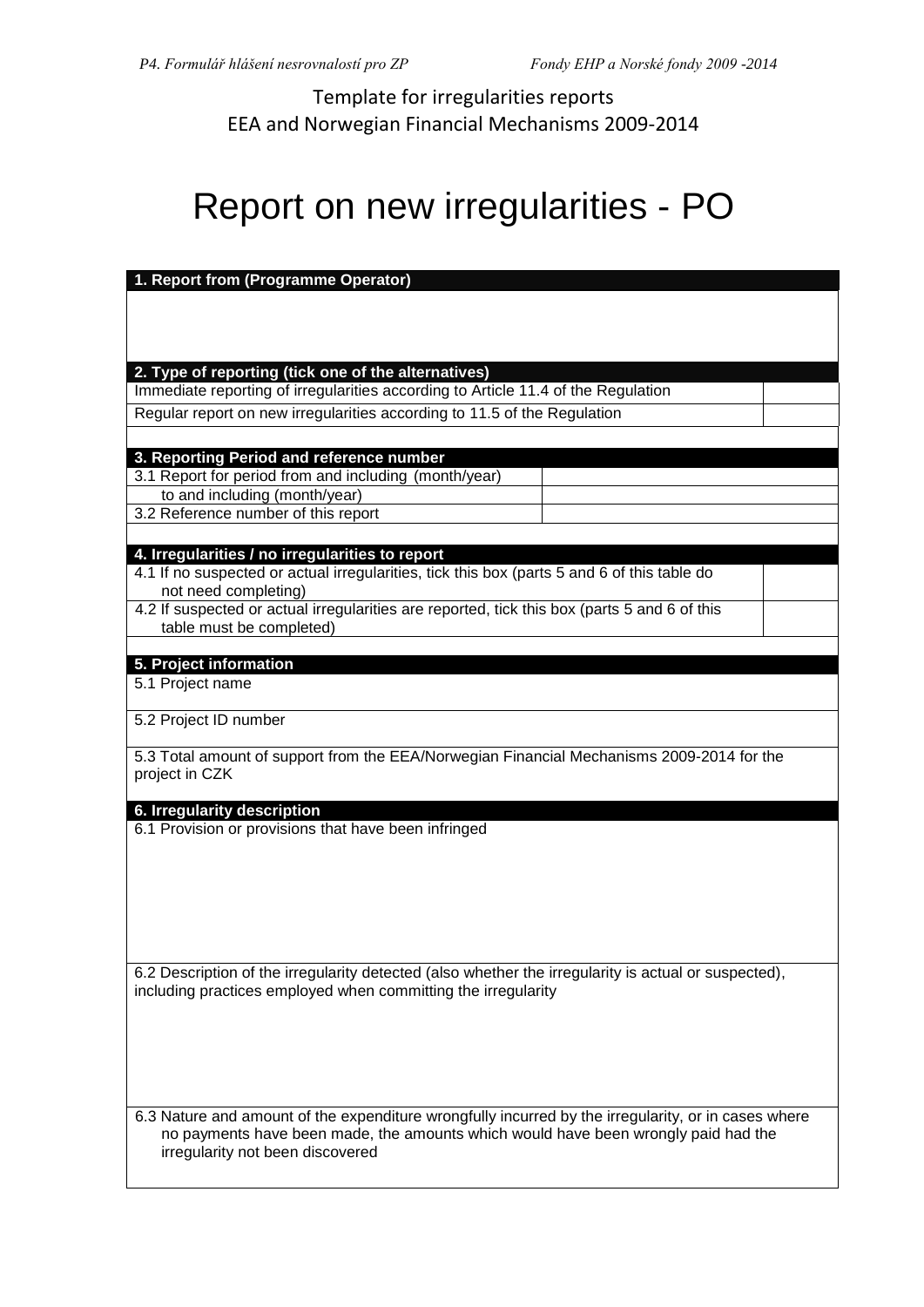| 6.4 Period during which, or the moment at which, the irregularity was committed                                                                                                                                                        |
|----------------------------------------------------------------------------------------------------------------------------------------------------------------------------------------------------------------------------------------|
|                                                                                                                                                                                                                                        |
|                                                                                                                                                                                                                                        |
| 6.5 Manner in which the irregularity was detected, including the date and source of the first<br>information leading to suspicion that an irregularity was in evidence, and investigations made<br>after the irregularity was detected |
|                                                                                                                                                                                                                                        |
| 6.6 National authorities or bodies which drew up the official report (also internal reports) on the<br>irregularity and the date on which the reports were drawn up                                                                    |
| 6.7 Financial consequences of the irregularity including suspension of payments and the possibilities<br>for recovery                                                                                                                  |
|                                                                                                                                                                                                                                        |
|                                                                                                                                                                                                                                        |
|                                                                                                                                                                                                                                        |
| 6.8<br>Other countries involved (where appropriate)                                                                                                                                                                                    |
|                                                                                                                                                                                                                                        |
| Identity of the natural and/or legal persons involved (except in cases where such information is<br>6.9<br>of no relevance in combating the irregularity on account of the character of the irregularity<br>concerned)                 |
|                                                                                                                                                                                                                                        |
| 6.10 Any procedures, including criminal investigation initiated because of the irregularity and the<br>stage reached in this procedure, including the stage of recovery                                                                |
| 6.11 Information as to coverage on the irregularity in the media                                                                                                                                                                       |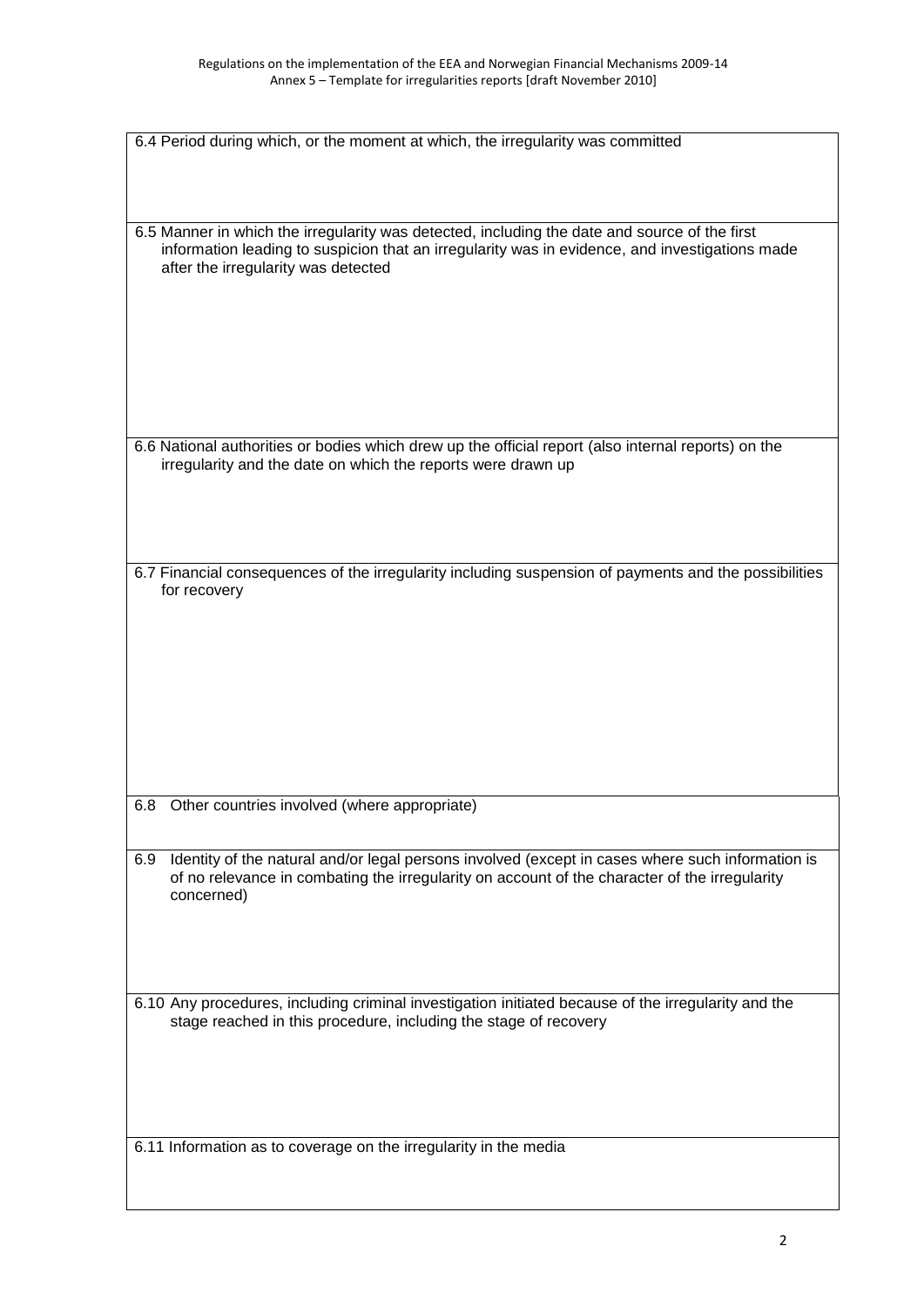6.12 Measures taken to remedy the irregularity detected, and measures taken or envisaged to prevent the recurrence of the case of irregularity already detected

6.13 Other information

## **7. Complaints involving suspected irregularities**

## **Report completed in**

(place) (date)

 $\_$  ,  $\_$  ,  $\_$  ,  $\_$  ,  $\_$  ,  $\_$  ,  $\_$  ,  $\_$  ,  $\_$  ,  $\_$  ,  $\_$  ,  $\_$  ,  $\_$  ,  $\_$  ,  $\_$  ,  $\_$  ,  $\_$  ,  $\_$  ,  $\_$ 

 $\_$  ,  $\_$  ,  $\_$  ,  $\_$  ,  $\_$  ,  $\_$  ,  $\_$  ,  $\_$  ,  $\_$  ,  $\_$  ,  $\_$  ,  $\_$  ,  $\_$  ,  $\_$  ,  $\_$  ,  $\_$  ,  $\_$  ,  $\_$  ,  $\_$ 

**By**

(name, position)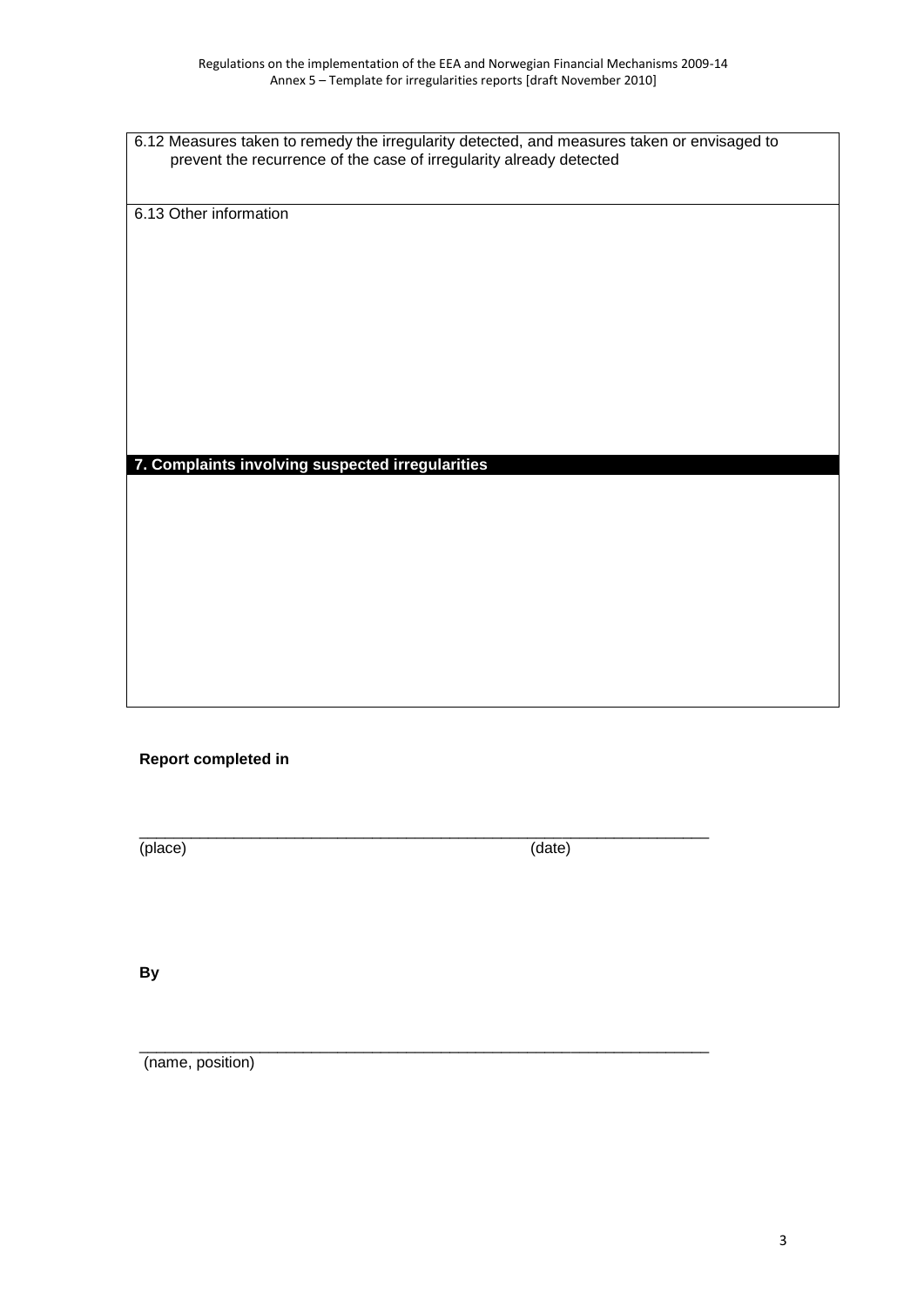## Report on measures taken regarding already reported irregularities - PO

| 1. Report from (Programme Operator)                                                                  |  |  |
|------------------------------------------------------------------------------------------------------|--|--|
|                                                                                                      |  |  |
|                                                                                                      |  |  |
|                                                                                                      |  |  |
|                                                                                                      |  |  |
| 2. Other reporting regarding the same irregularity                                                   |  |  |
| 2.1 Report number and date for the first report regarding this irregularity                          |  |  |
| 2.2 Report numbers and dates for the following reports regarding this irregularity                   |  |  |
|                                                                                                      |  |  |
|                                                                                                      |  |  |
|                                                                                                      |  |  |
| 3. Reporting Period and reference number                                                             |  |  |
| 3.1 Report for period from and including (month/year)                                                |  |  |
| to and including (month/year)                                                                        |  |  |
| 3.2 Reference number of this report                                                                  |  |  |
|                                                                                                      |  |  |
| 4. Developments / no developments to report                                                          |  |  |
| 4.1 If no developments regarding the earlier reported irregularity, tick this box (parts 5 and       |  |  |
| 6 of this table do not need completing)                                                              |  |  |
| 4.2 If developments regarding the earlier reported irregularity are reported, tick this box          |  |  |
| (parts 5 and 6 of this table must be completed)                                                      |  |  |
|                                                                                                      |  |  |
| 5. Project information                                                                               |  |  |
| 5.1 Project Name                                                                                     |  |  |
|                                                                                                      |  |  |
| 5.2 Project ID number                                                                                |  |  |
|                                                                                                      |  |  |
| 5.3 Total amount of support from the EEA/ Norwegian Financial Mechanisms 2009-2014 for the           |  |  |
| project in CZK                                                                                       |  |  |
|                                                                                                      |  |  |
| 6. Description of developments                                                                       |  |  |
| 6.1 Amounts which have been and/or are expected to be recovered                                      |  |  |
|                                                                                                      |  |  |
|                                                                                                      |  |  |
|                                                                                                      |  |  |
|                                                                                                      |  |  |
|                                                                                                      |  |  |
|                                                                                                      |  |  |
|                                                                                                      |  |  |
|                                                                                                      |  |  |
| 6.2 Interim and precautionary measures taken by the Beneficiary State to safeguard the recovery of   |  |  |
| sums wrongly paid                                                                                    |  |  |
|                                                                                                      |  |  |
|                                                                                                      |  |  |
|                                                                                                      |  |  |
| 6.3 Judicial and administrative procedures initiated with a view to recover sums wrongly paid and to |  |  |
| impose sanctions                                                                                     |  |  |
|                                                                                                      |  |  |
|                                                                                                      |  |  |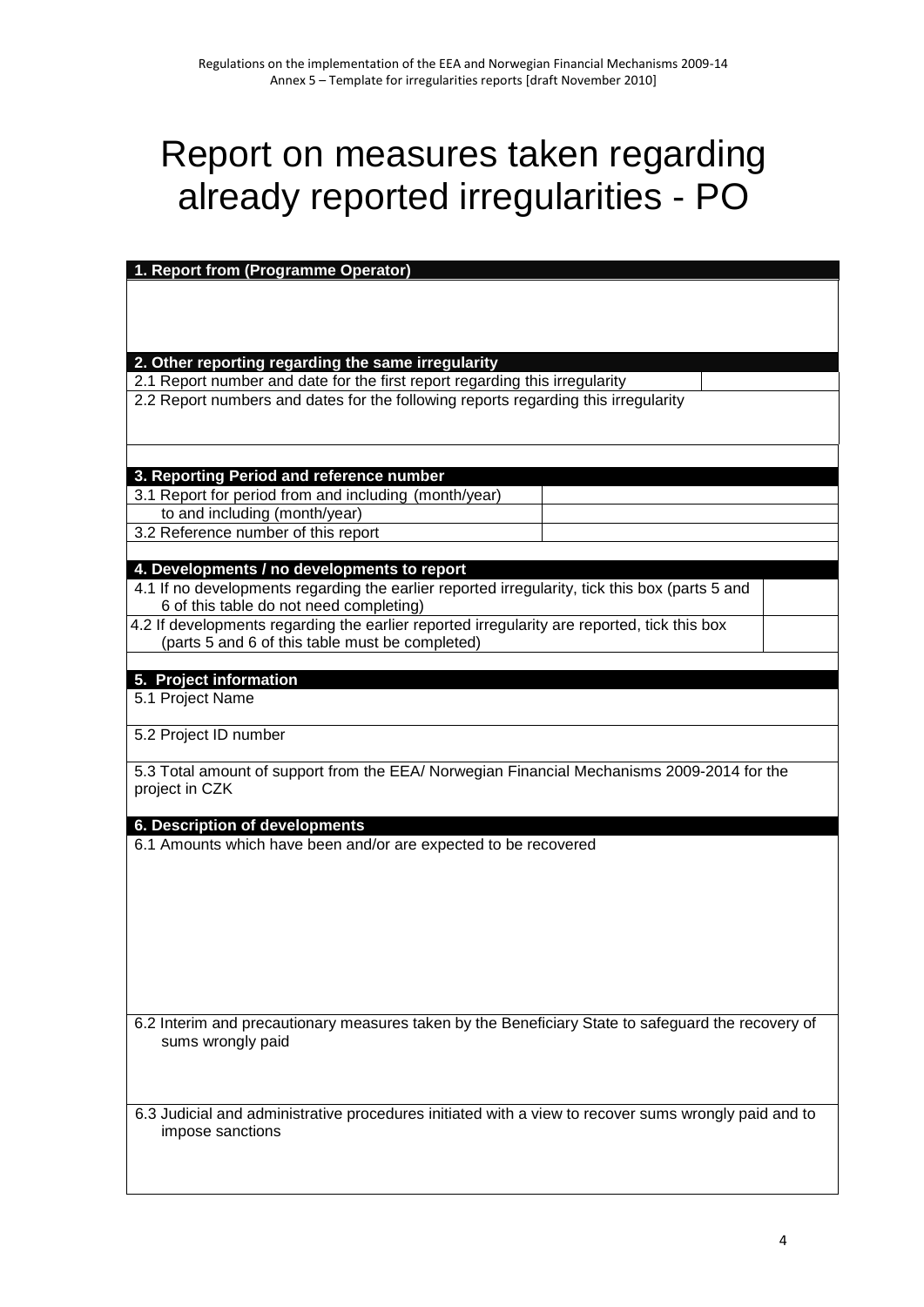| 6.4 The reasons for any abandonment of recovery procedures and any abandonment of criminal<br>prosecution or other procedures for imposing sanctions |  |
|------------------------------------------------------------------------------------------------------------------------------------------------------|--|
|                                                                                                                                                      |  |
|                                                                                                                                                      |  |
|                                                                                                                                                      |  |
|                                                                                                                                                      |  |
|                                                                                                                                                      |  |
|                                                                                                                                                      |  |
|                                                                                                                                                      |  |
|                                                                                                                                                      |  |
|                                                                                                                                                      |  |
|                                                                                                                                                      |  |
|                                                                                                                                                      |  |
| 6.5 Administrative or judicial decisions, or the main points thereof, concerning the termination of                                                  |  |
| recovery procedures and/or procedures for imposing sanctions                                                                                         |  |
|                                                                                                                                                      |  |
|                                                                                                                                                      |  |
|                                                                                                                                                      |  |
|                                                                                                                                                      |  |
|                                                                                                                                                      |  |
|                                                                                                                                                      |  |
|                                                                                                                                                      |  |
|                                                                                                                                                      |  |
|                                                                                                                                                      |  |
|                                                                                                                                                      |  |
|                                                                                                                                                      |  |
|                                                                                                                                                      |  |
|                                                                                                                                                      |  |
| 6.6 Measures taken to remedy the irregularity detected, and measures taken in order to prevent<br>and avoid similar irregularities                   |  |
|                                                                                                                                                      |  |
|                                                                                                                                                      |  |
|                                                                                                                                                      |  |
|                                                                                                                                                      |  |
|                                                                                                                                                      |  |
|                                                                                                                                                      |  |
|                                                                                                                                                      |  |
|                                                                                                                                                      |  |
| 6.7 Other information (including information that was not available when submitting earlier reports on                                               |  |
| the irregularity)                                                                                                                                    |  |
|                                                                                                                                                      |  |
|                                                                                                                                                      |  |